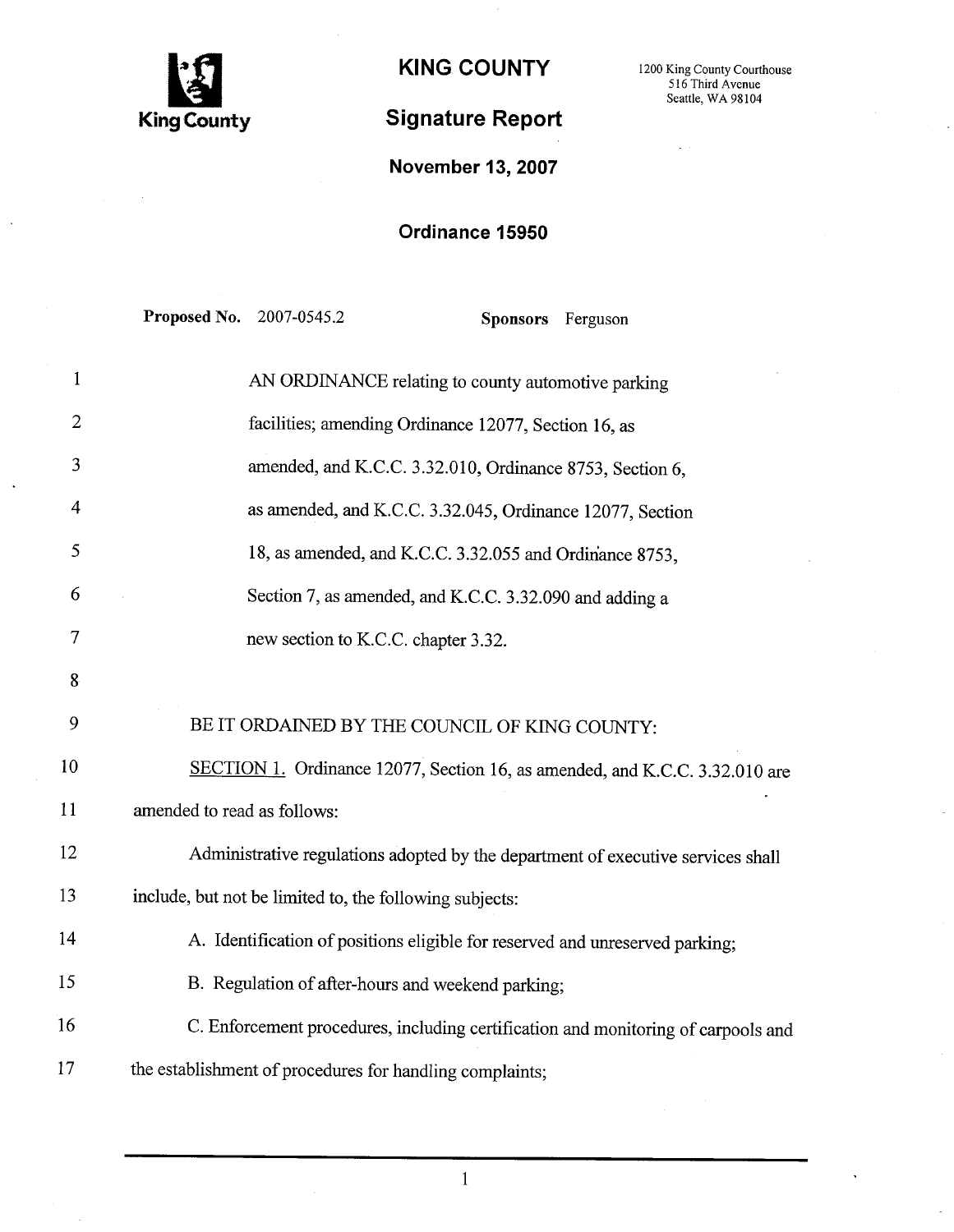Ordinance 15950

| 18 | D. Designation of the public parking areas;                                                        |
|----|----------------------------------------------------------------------------------------------------|
| 19 | E. Prohibition of the resale of the parking stall assignment;                                      |
| 20 | F. Designation of reserved and unreserved parking $area(f, \cdot);$                                |
| 21 | G. Establishment of public parking rates at county automotive parking facilities.                  |
| 22 | The public parking rates shall be based upon the advice and market rate information                |
| 23 | regularly collected and analyzed by the private contractor hired to manage and operate the         |
| 24 | lot or by the director in those cases where the lot is not managed by a private contractor.        |
| 25 | The director may authorize the contractor to make periodic rate adjustments within a               |
| 26 | specified range, but shall periodically review the contractor's rate adjustments, rate setting     |
| 27 | methods and research to ensure that they are based on current data; and                            |
| 28 | H. Designation of open surface lots that are subject to parking charges.                           |
| 29 | SECTION 2. A. Section 3 of this ordinance proposes changes in the rates for                        |
| 30 | short-term county employee parking at the Goat Hill parking garage.                                |
| 31 | B. The rates in section 3 of this ordinance are assessed under K.C.C. 2.99.030.                    |
| 32 | SECTION 3. Ordinance 8753, Section 6, as amended, and K.C.C. 3.32.045 are                          |
| 33 | hereby amended as follows:                                                                         |
| 34 | Based on availability of parking, the short-term rates for county employee parking                 |
| 35 | at the Goat Hill parking garage shall be as follows:                                               |
| 36 | A. Daily parking: thirteen dollars( $(\cdot)$ );                                                   |
| 37 | B. Hourly parking( $\left(\cdot\right)$ ): Hourly public parking rates shall apply up to a maximum |
| 38 | of $((ten))$ thirteen dollars $((.)$ per day for automobiles and four dollars per day for          |
| 39 | motorcycles; and                                                                                   |

2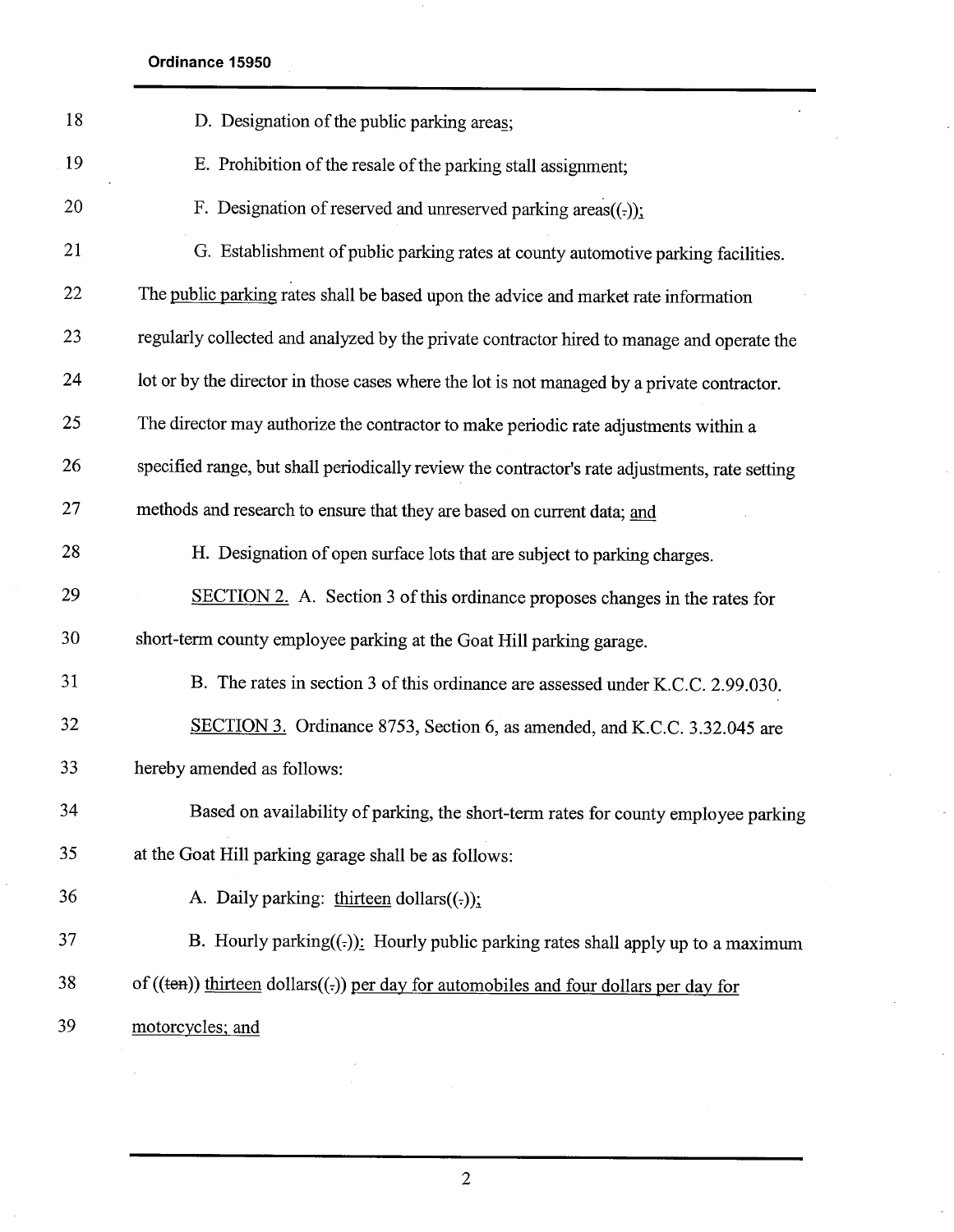Ordinance 15950

| 40 | C. The rate for after-hours parking beginning after 1:30 p.m. on weekdays and on               |
|----|------------------------------------------------------------------------------------------------|
| 41 | weekends and holidays shall be five dollars per day.                                           |
| 42 | SECTION 4. A. Section 5 of this ordinance proposes changes in the rates for                    |
| 43 | monthly employee and county vehicle parking and bicycle lockers.                               |
| 44 | B. The rates in section 5 of this ordinance are assessed under K.C.C. 2.99.030.                |
| 45 | SECTION 5. Ordinance 12077, Section 18, as amended, and K.C.C. 3.32.055 are                    |
| 46 | hereby amended as follows:                                                                     |
| 47 | A. Monthly employee and county vehicle rates for parking in the Goat Hill                      |
| 48 | parking garage, ((New County Office)) the Chinook Building, the King County                    |
| 49 | Correctional Facility, open surface parking lots that are designated by rule to be subject     |
| 50 | to parking charges $((,))$ and bicycle lockers shall be as follows:                            |
| 51 | <b>Reserved Area</b><br><b>Unreserved Area</b>                                                 |
| 52 | 1. Vehicle parking<br>$$((205.00))$ 232.00<br>\$(490.00) 200.00                                |
| 53 | 2. ((Motorcycle parking<br>A<br>\$95.00                                                        |
| 54 |                                                                                                |
|    | 3. Bieyele-lockers<br>\$5.00                                                                   |
| 55 | $(4)$ ) 3. Open surface lots<br>\$20.00<br>\$20.00.                                            |
| 56 | B. The facilities management division of the department of executive services                  |
| 57 | shall identify surface parking lots where it is reasonable and feasible to charge employees    |
| 58 | for monthly parking. These surface parking lots are located at county facilities outside       |
| 59 | the downtown Seattle metropolitan core and include, but are not limited to, district courts,   |
| 60 | health centers, alcohol treatment facilities, police precincts, youth service centers and      |
| 61 | similar facilities. Designation of open surface lots that are subject to parking charges shall |

3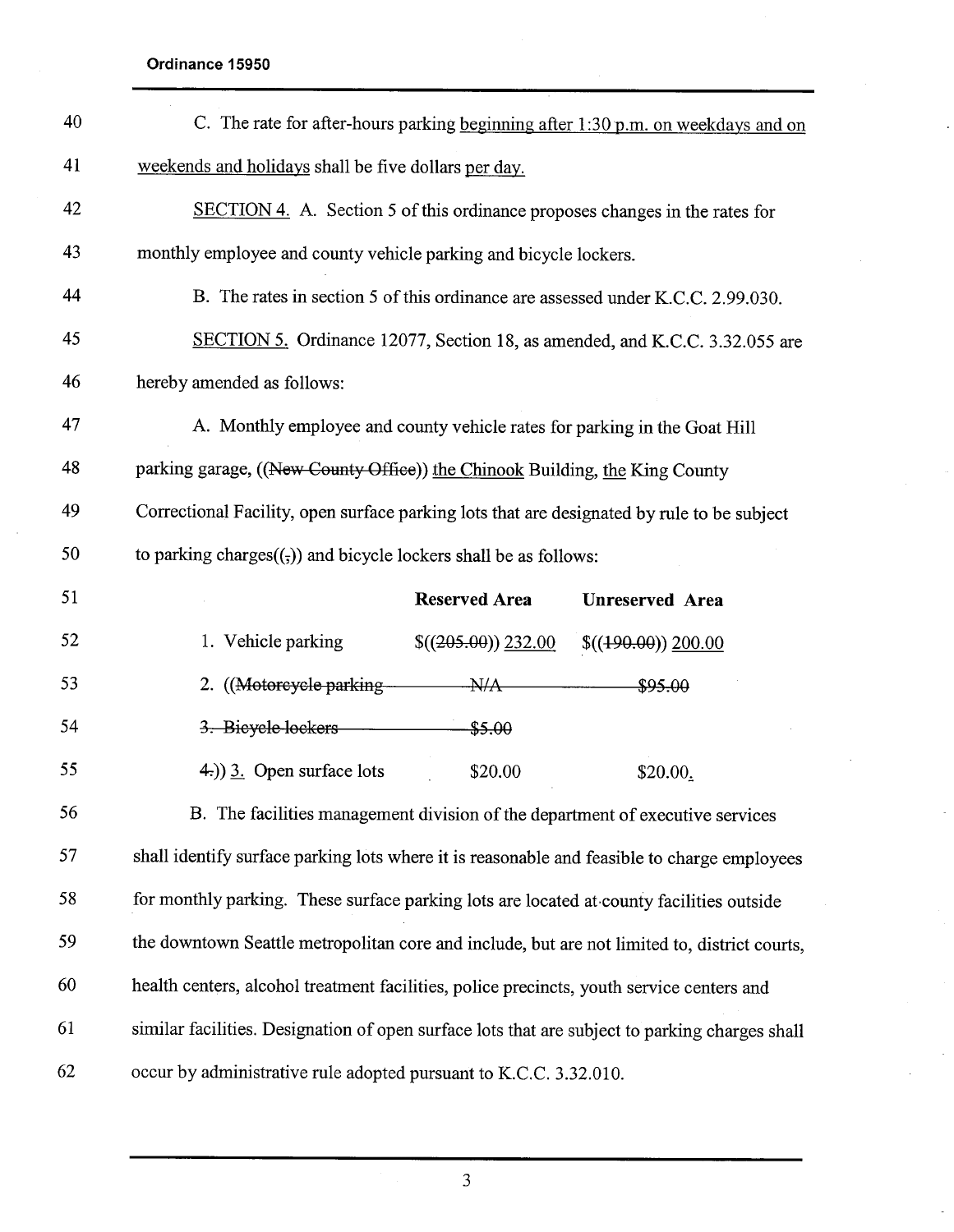Ordinance 15950

| 63 | C. For county employees with disabilities that make it difficult or impossible to            |
|----|----------------------------------------------------------------------------------------------|
| 64 | use public transit, and who display a disabled parking permit, the fee for covered parking   |
| 65 | shall be fifty percent of the normal rate. Employees with disabilities shall receive first   |
| 66 | priority in the assignment of available parking stalls.                                      |
| 67 | SECTION 6. Ordinance 8753, Section 7, as amended, and K.C.C. 3.32.090 are                    |
| 68 | hereby amended as follows:                                                                   |
| 69 | All revenues derived from parking fees shall be distributed as follows:                      |
| 70 | A. Applicable local and state taxes;                                                         |
| 71 | B. An allocation to cover rent payments for the Goat Hill parking garage and pro-            |
| 72 | rated rent for the parking portion of the ((New County Office)) Chinook Building;            |
| 73 | $((Bz))$ C. It is the intent of the council to annually, during the budget process,          |
| 74 | identify a portion of the revenue going to the current expense fund to be transferred to the |
| 75 | major maintenance reserve fund to support major maintenance projects at the garage and       |
| 76 | other parking facilities, taking into account the major maintenance model and financial      |
| 77 | plan;                                                                                        |
| 78 | $((\text{C})$ ) D. An allocation to the facilities management division of the department of  |
| 79 | executive services's internal service fund to reimburse the fund for expenses associated     |
| 80 | with the operation of the parking program;                                                   |
| 81 | $((Dz))$ E. An allocation to the children and family set-aside fund for support of           |
| 82 | health and human services activities sufficient to increase the allocation from 2004 levels  |
| 83 | at the local consumer price index; and                                                       |
| 84 | $((E))$ F. The residual revenues distributed to the current expense fund.                    |

4

 $\bar{\bar{z}}$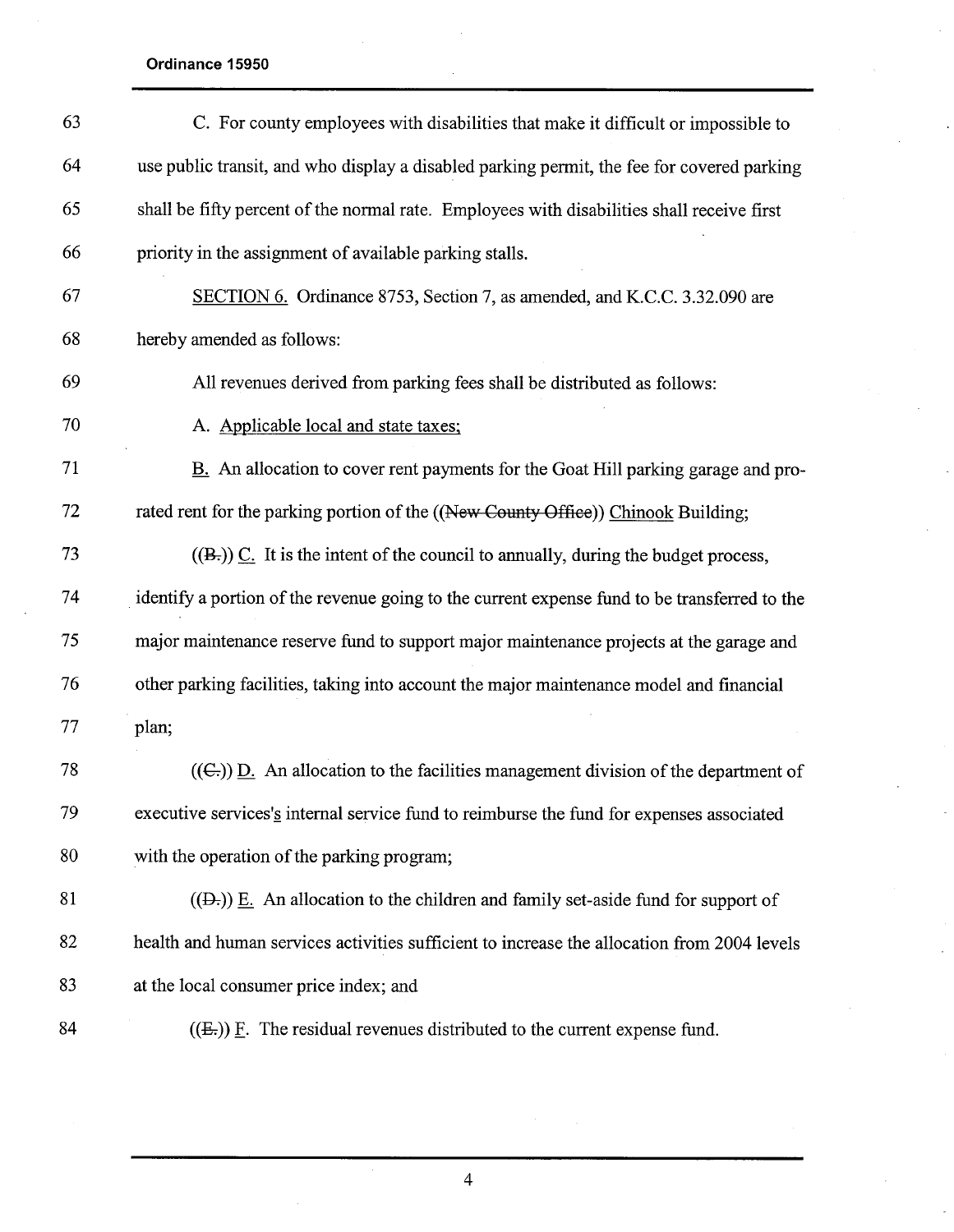- 85 NEW SECTION. SECTION 7. There is hereby added to K.C.C. chapter 3.32 a 86 new section to read as follows:
- 87 A. A minimum of five parking spaces within the Goat Hill parking garage shall 88 have a preferential carpool rate for city of Seattle certified car pools. The preferential rate 89 shall be seventy percent of the otherwise-applicable monthly parking rate for monthly 90 public parking or monthly employee parking as applicable.
- 91 B. A minimum of two parkig stalls within the Goat Hil parking garage shall be 92 assigned for certified vanpool vehicles with a one-hundred-percent subsidy.
- 93 C. A minimum of five preferential parking stalls within the Goat Hill parking 94 . garage shall be assigned for hybrid vehicles that are employee owned or leased. The 95 preferential stalls shall not be used for county-owned vehicles. The stalls shall be located 96 on level one of the garage and shall be the stalls closest to the elevator with the exception